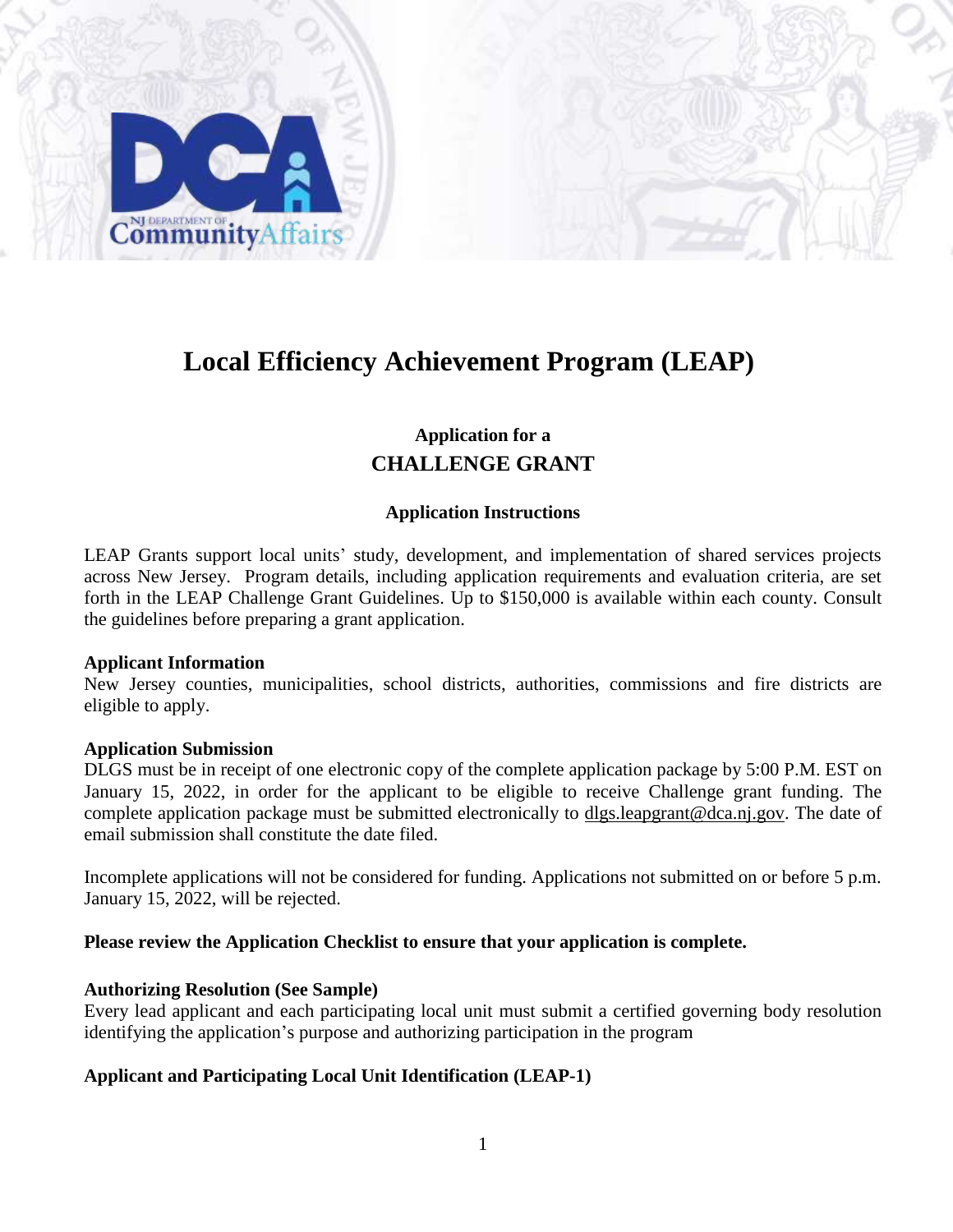Complete the data page (s): Identify the project name, lead entity, participating local unit (s), the contact information for the proposed grant program administrator and the amount of grant requested. To add additional participating local units, use Supplemental Form LEAP-1a.

#### **Project Narrative and Statement of Need (LEAP-2)**

Present a brief (300-500 word) narrative describing the project, estimate the total cost and summarize the anticipated results. Describe how the project is anticipated to advance the provision of services, improve operational efficiency, and whether it has the potential to scale or to be replicated.

In a brief (150-250 word) summary, demonstrate the need for the proposed project and identify the desired outcome. Need may be defined as the difference between current status and desired outcome. If appropriate, supporting documentation should be included to substantiate the need. Identify how the project is designed to satisfy the needs of the participating units in the short term and long term.

### **Proposed Expenditure and Funding Report (LEAP-3)**

Use the Proposed Expenditure and Funding Report Form (LEAP-3) to show the estimated cost related to the project and proposed allocation of funds through the project period.

If funds from other sources will also be used for this project, identify the source, amount and proposed use of these funds. All proposed expenditures, including any contingencies, must be clearly and directly related to project activity and essential to accomplishing the project purposes. Proposed expenditures must demonstrate the prudent use of resources. The total grant funds requested must also be included on the Applicant Identification and Project Narrative Form (LEAP-1).

## **Project Concept Detail (LEAP-4)**

All applications must include the Project Concept Detail Form, LEAP-4. The applicant must describe how the project concept differs from other shared service projects, provides potential productivity, financial or other efficiencies, whether or how the project concept can be scaled and/or replicated.

## **Planned Expenditures Form – Consultant Services (LEAP-5)**

All consultant proposals are to be on a time and materials basis, not a single all-inclusive fee. Applicants must identify the consultant, describe the service to be provided, break down the activity, task, staff level assignment, rate per hour, estimated time for completion and other expenses. See guidelines for more information.

#### **ASSISTANCE**

For questions about the LEAP, the application, or the grant process, contact us at (609) 292-6858. You can also obtain additional information and copies of the application form at the following link: [https://www.nj.gov/dca/divisions/dlgs/leapgrants.html.](https://www.nj.gov/dca/divisions/dlgs/leapgrants.html)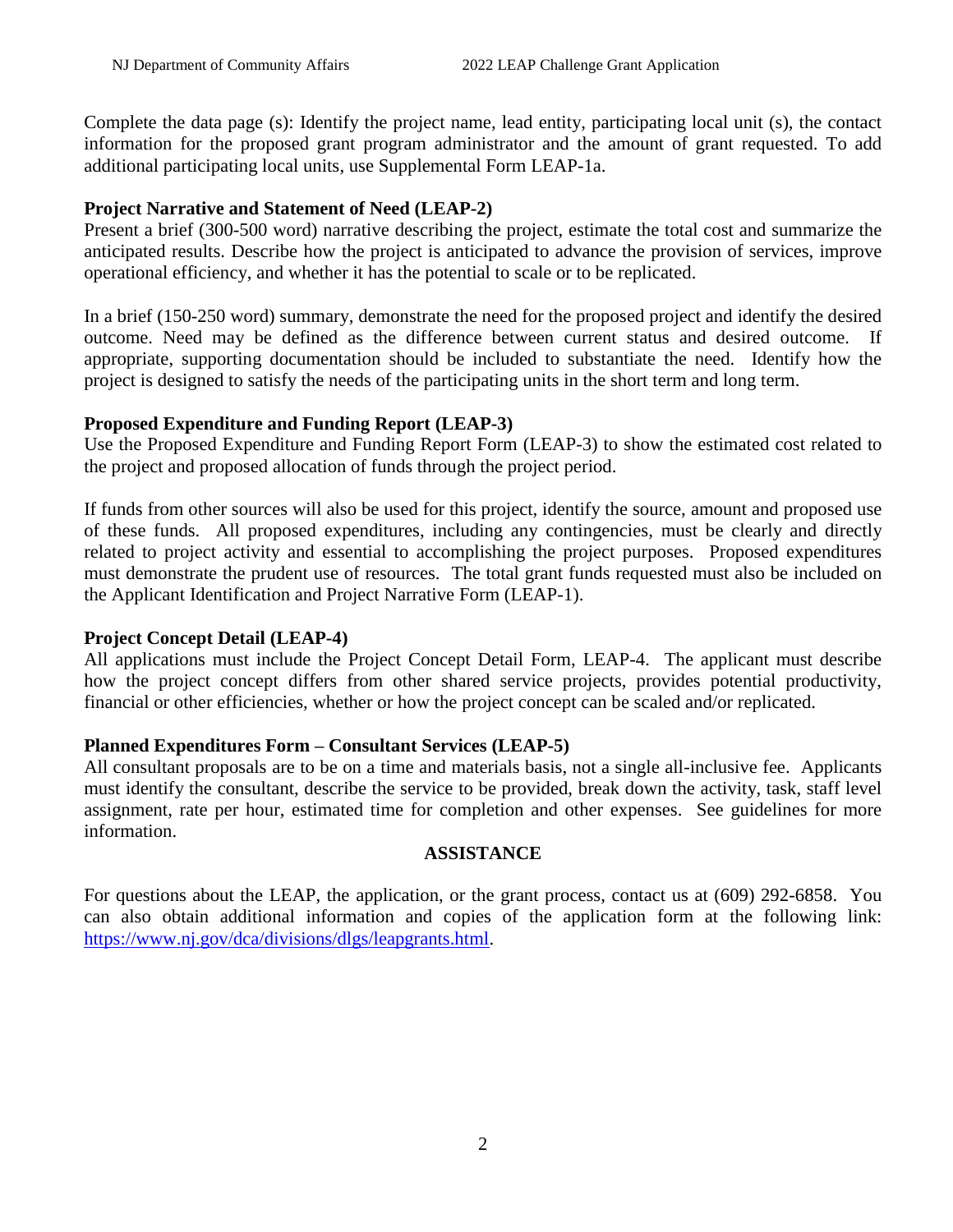

# **Local Efficiency Achievement Program (LEAP) Challenge Grant APPLICATION CHECKLIST**

## **PLEASE ENSURE THAT EACH OF THE FOLLOWING ITEMS IS IN YOUR APPLICATION PACKAGE.**

## **PLEASE NOTE THAT, IN ADDITION TO E-MAIL SUBMISSION, TWO HARD COPIES OF THE APPLICATION PACKAGE MUST BE SUBMITTED BY REGULAR MAIL:**

- Application Checklist
- Certified governing body resolutions from all participating  $\Box$ government units.
- Applicant Identification and Project Summary Form (LEAP-1)
- П Project Narrative and Statement of Need Form (LEAP-2)
- Proposed Expenditure and Funding Report Form (LEAP-3)  $\Box$
- $\Box$ Project Concept Detail (LEAP-4)
- $\Box$ Planned Expenditures Form - Consultant Services (LEAP-5)
- RFP for consultant services (if applicable) $\Box$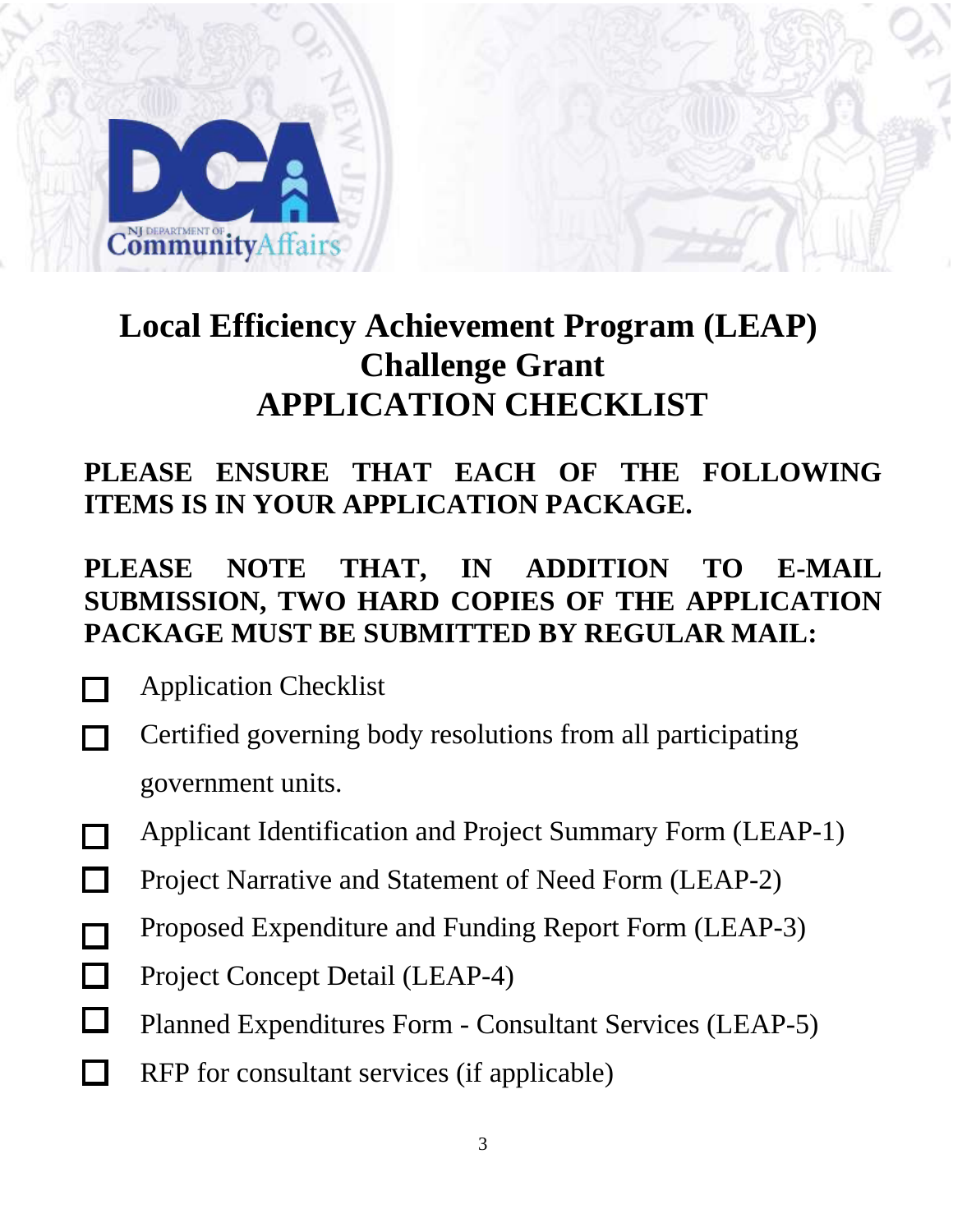## **APPLICANT IDENTIFICATION AND PROJECT NARRATIVE FORM - LEAP-1**

| Project |  |  |
|---------|--|--|
| Name:   |  |  |
|         |  |  |

## **Applicant (Lead Entity):**

| <b>Entity Name:</b>      | County:                            |
|--------------------------|------------------------------------|
| Address:                 |                                    |
|                          | <b>Program Contact Information</b> |
| Program Administrator:   | Contact Person & Title:            |
| Voice Phone/Extension #: | Voice Phone/Extension #:           |
| Fax:                     | Fax:                               |
| E-mail:                  | E-mail:                            |

| <b>Total Grant Amount Requested:</b>   |  |
|----------------------------------------|--|
| (Insert Grant Amount from Form LEAP-3) |  |

## **Participating Local Unit:**

| <b>Entity Name:</b>      | County:                            |
|--------------------------|------------------------------------|
| Address:                 |                                    |
|                          | <b>Program Contact Information</b> |
| Program Administrator:   | Contact Person & Title:            |
| Voice Phone/Extension #: | Voice Phone/Extension #:           |
| Fax:                     | Fax:                               |
| E-mail:                  | E-mail:                            |



**Check this box if there are additional participants. Include the required information on supplemental sheet (LEAP-1a).**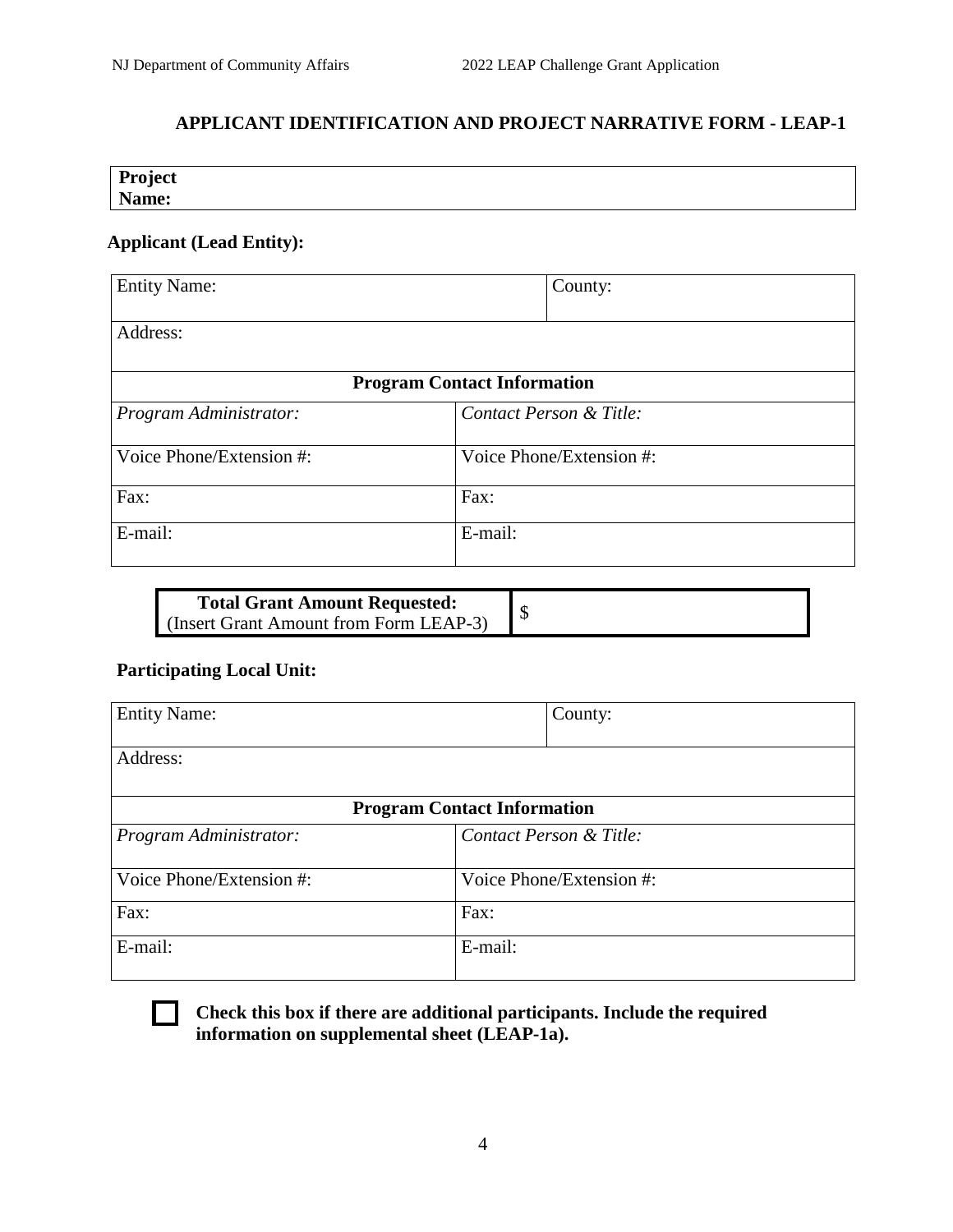## **APPLICANT IDENTIFICATION SUPPLEMENTAL FORM - LEAP-1A**

## **Participating Local Unit:**

| <b>Entity Name:</b>      | County:                            |
|--------------------------|------------------------------------|
|                          |                                    |
| Address:                 |                                    |
|                          |                                    |
|                          | <b>Program Contact Information</b> |
| Program Administrator:   | Contact Person & Title:            |
|                          |                                    |
| Voice Phone/Extension #: | Voice Phone/Extension #:           |
| Fax:                     | Fax:                               |
| E-mail:                  | E-mail:                            |
|                          |                                    |

## **Participating Local Unit:**

| <b>Entity Name:</b>                |         | County:                  |
|------------------------------------|---------|--------------------------|
| Address:                           |         |                          |
|                                    |         |                          |
| <b>Program Contact Information</b> |         |                          |
| Program Administrator:             |         | Contact Person & Title:  |
| Voice Phone/Extension #:           |         | Voice Phone/Extension #: |
| Fax:                               | Fax:    |                          |
| E-mail:                            | E-mail: |                          |

## **Participating Local Unit:**

| <b>Entity Name:</b>                |         | County:                  |
|------------------------------------|---------|--------------------------|
|                                    |         |                          |
| Address:                           |         |                          |
|                                    |         |                          |
| <b>Program Contact Information</b> |         |                          |
| Program Administrator:             |         | Contact Person & Title:  |
|                                    |         |                          |
| Voice Phone/Extension #:           |         | Voice Phone/Extension #: |
| Fax:                               | Fax:    |                          |
| E-mail:                            | E-mail: |                          |
|                                    |         |                          |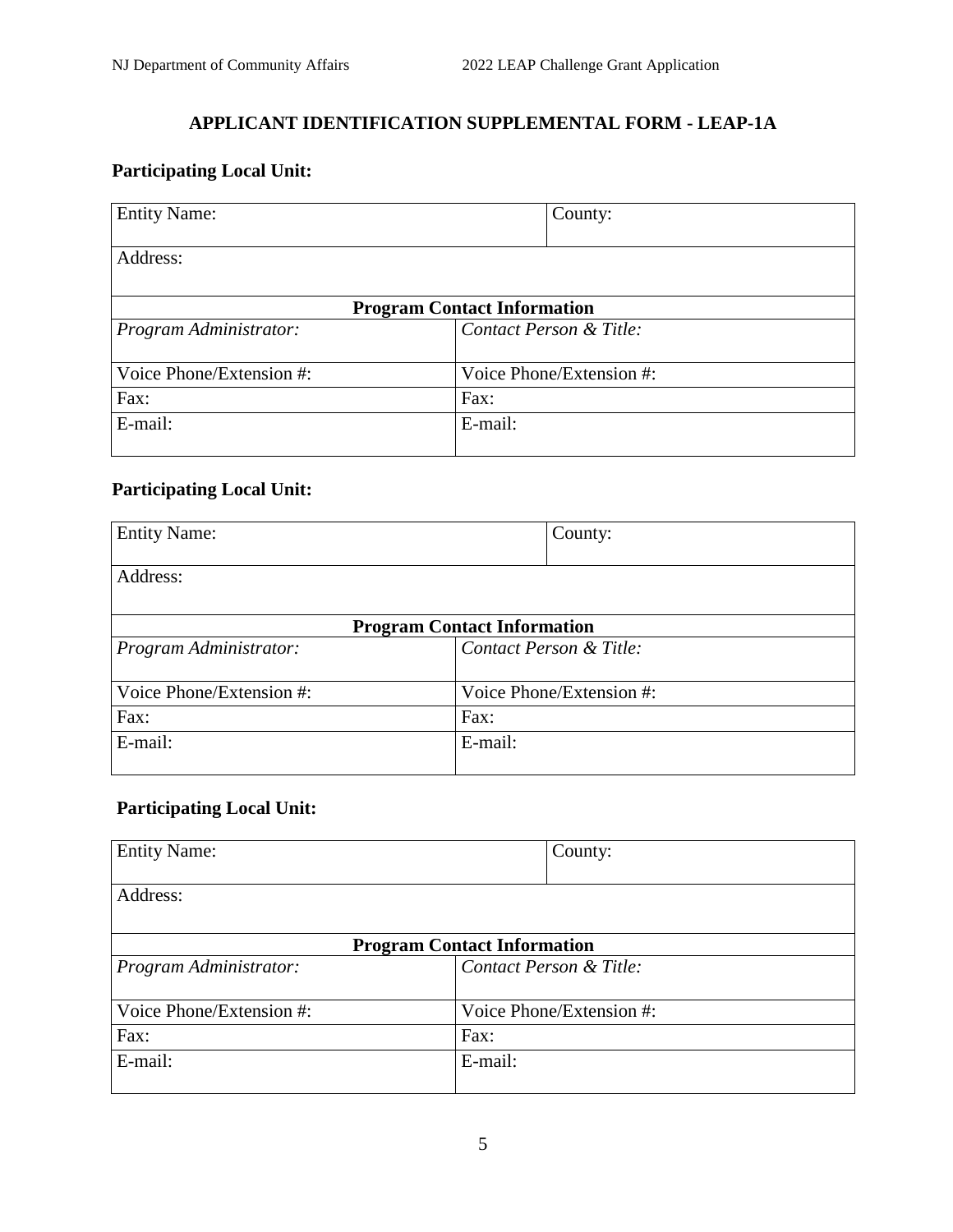## **PROJECT NARRATIVE AND STATEMENT OF NEED – LEAP-2**

 **PROJECT NARRATIVE**: Summarize the project plan in the space below: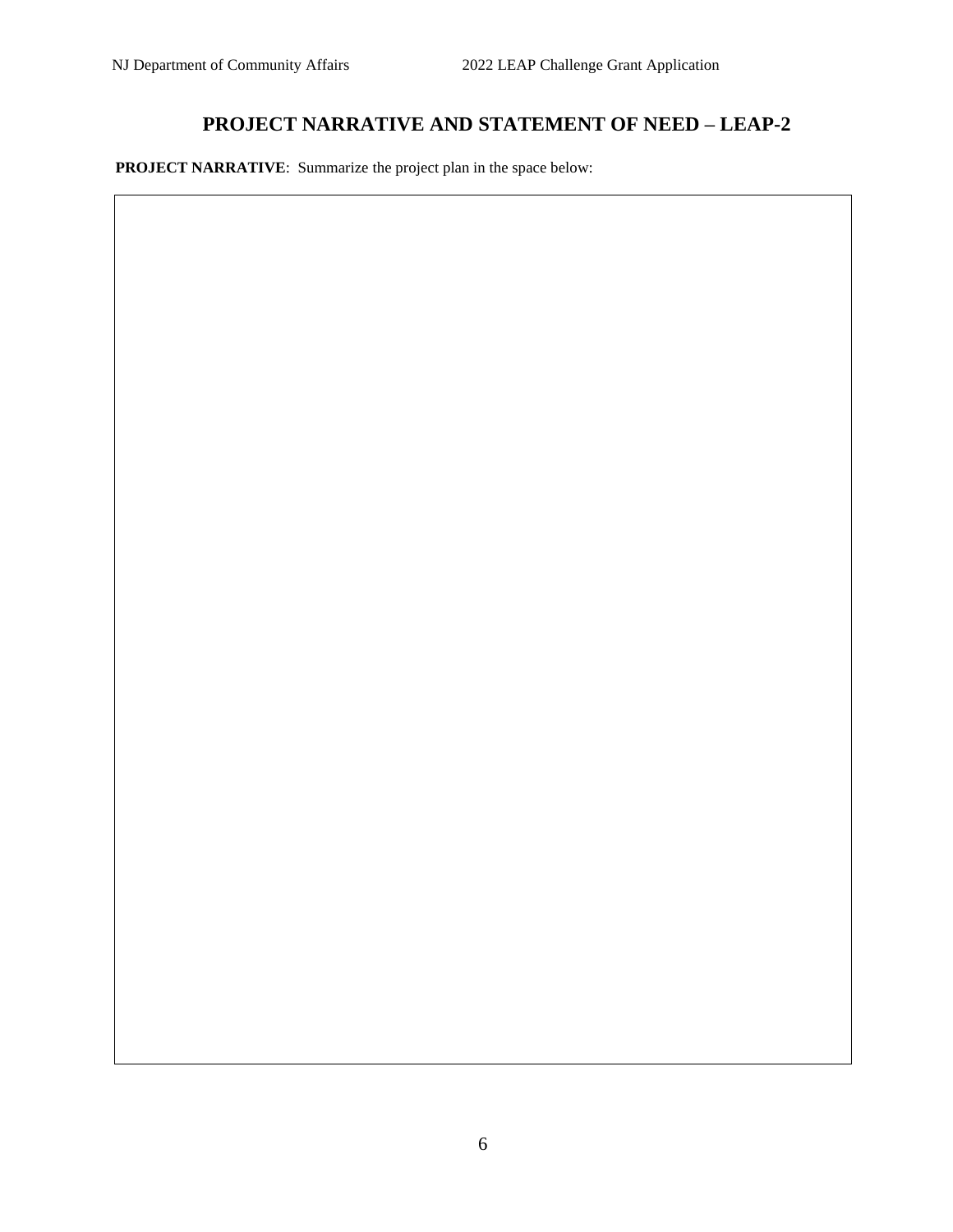**STATEMENT OF NEED:** Summarize the statement of need in the space below: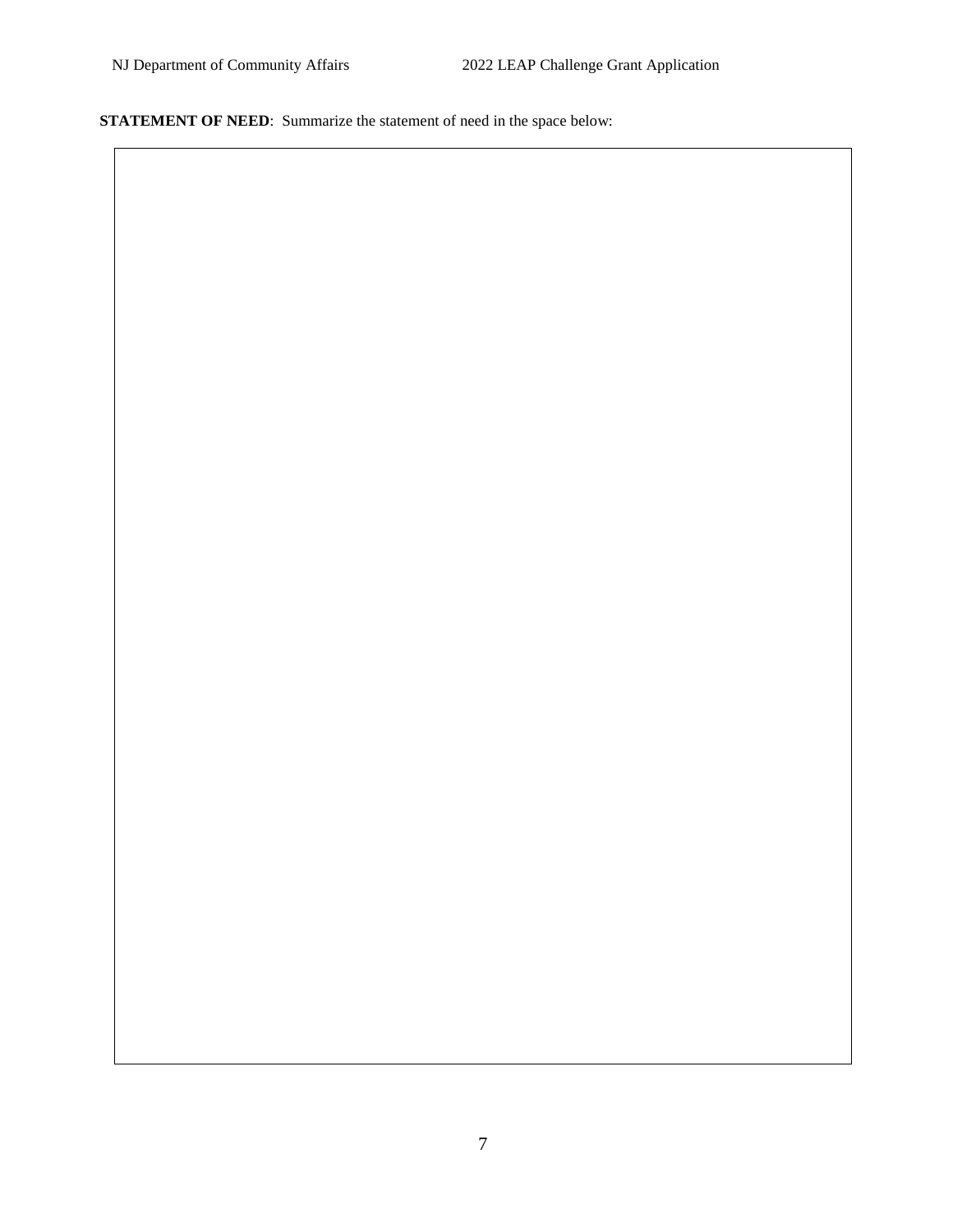## **PLANNED EXPENDITURE AND FUNDING REPORT - LEAP 3**

**Applicant:**

## **Project Name:**

### **PROPOSED EXPENDITURES**

| <b>ACTIVITY/TASK</b>                                                   | <b>Project Total</b> |
|------------------------------------------------------------------------|----------------------|
|                                                                        | \$                   |
|                                                                        |                      |
|                                                                        |                      |
|                                                                        |                      |
|                                                                        |                      |
|                                                                        |                      |
|                                                                        |                      |
| Professional Services (Submit contracts with application) <sup>1</sup> |                      |
| Consulting                                                             |                      |
| Engineering                                                            |                      |
| Legal                                                                  |                      |
|                                                                        |                      |
|                                                                        |                      |
| <b>TOTAL PROPOSED EXPENDITURES</b>                                     | \$                   |

### **PARTICIPANT CONTRIBUTION BREAKDOWN**

| <b>Funding Source</b>                   | Amount |
|-----------------------------------------|--------|
| Grant funds <sup>2</sup>                | J      |
| Applicant/participant cash              |        |
| Applicant/Participant in-kind resources |        |
| Other funds                             |        |
| <b>TOTAL PROGRAM COST</b>               |        |

 $\overline{a}$ 

<sup>&</sup>lt;sup>1</sup> Complete Planned Expenditures Form - Consultant Assistance (LEAP-5) or submit detailed consultant proposal.<br><sup>2</sup> Insert Amount on LEAP Form 1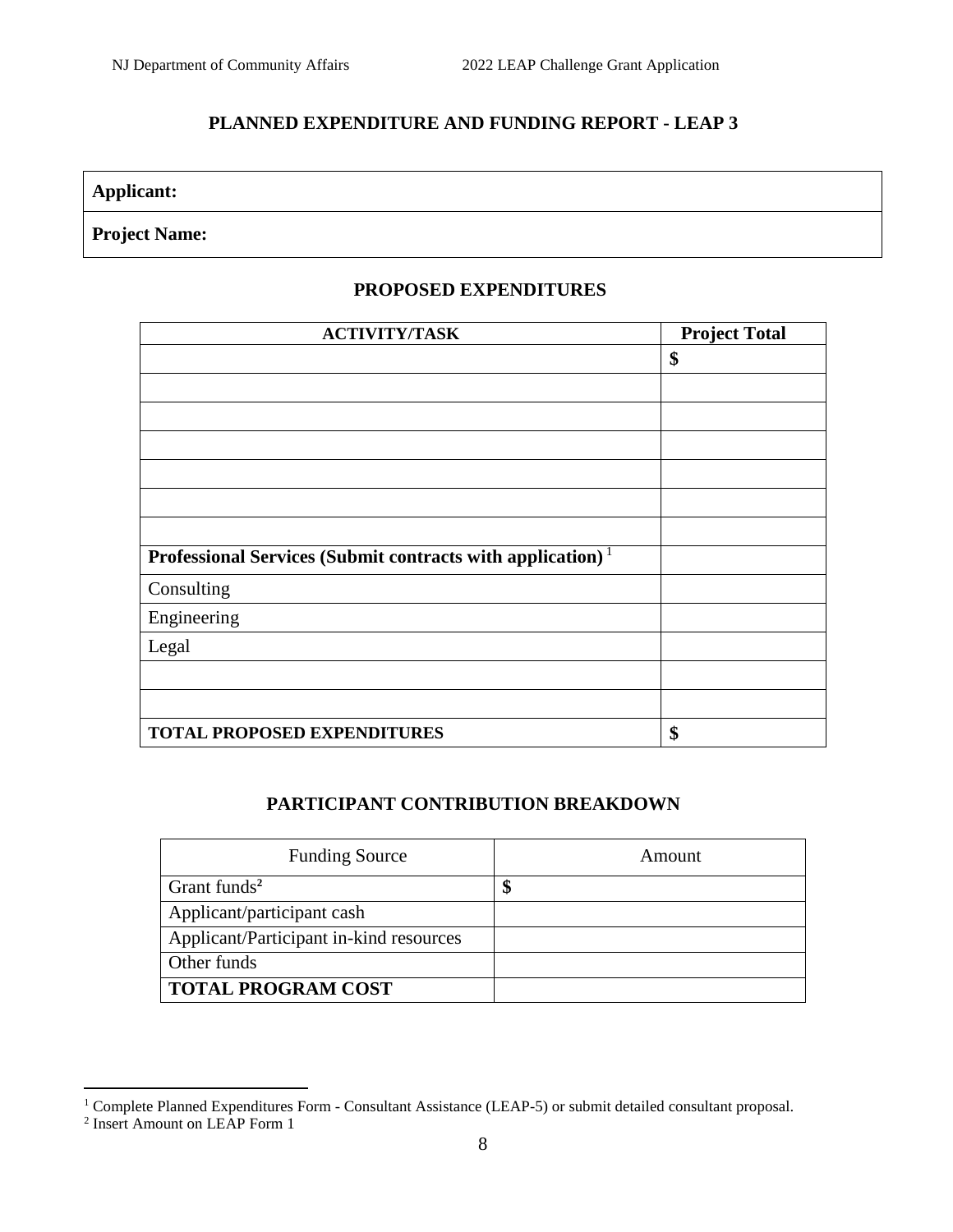**Explanation of In-Kind Resources:**

**Explanation of Other Funds:**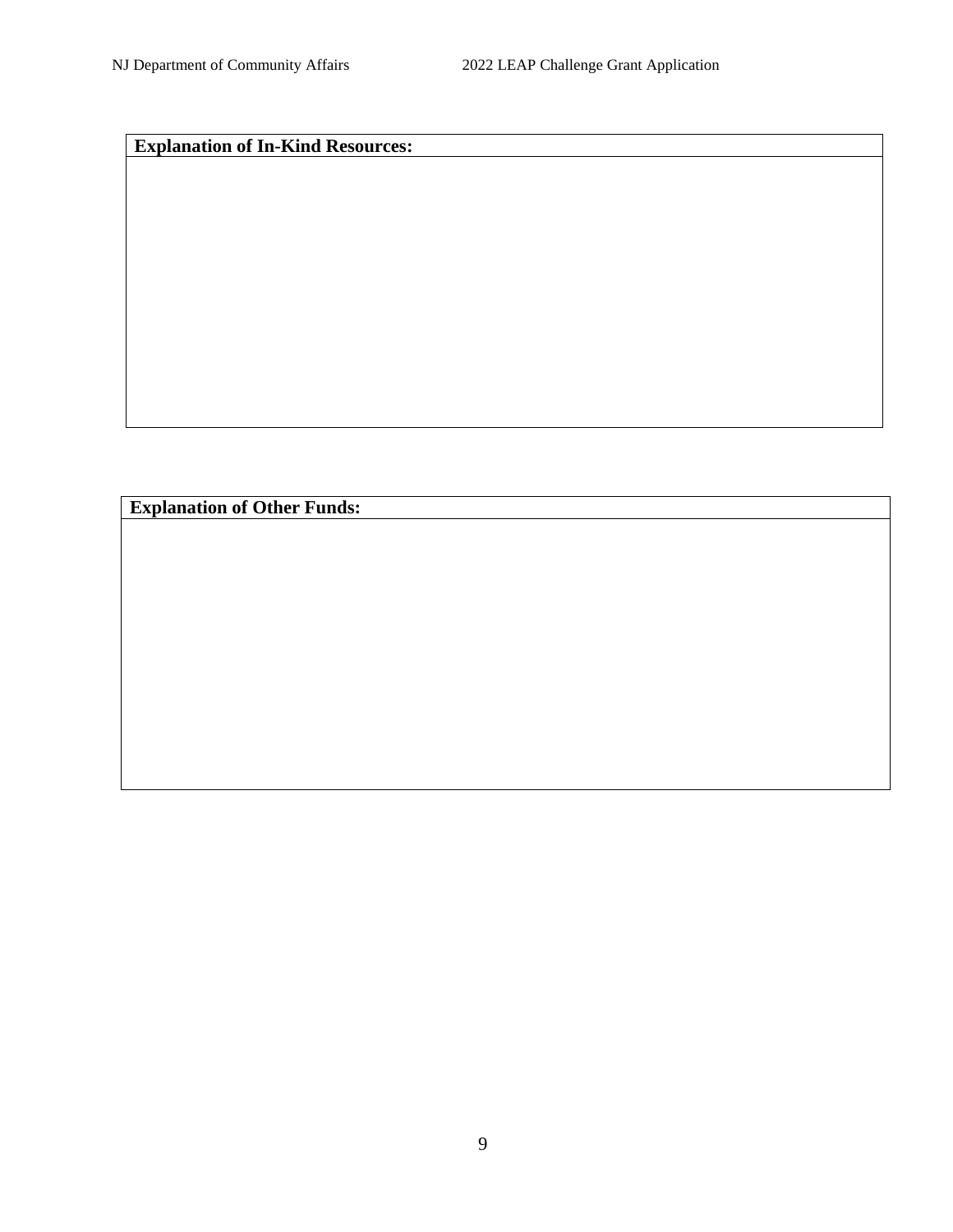## **PROJECT CONCEPT DETAIL - LEAP 4**

Most shared service projects are designed to reduce cost, promote efficiency, increase operational effectiveness and enhance service delivery. The overall goal of the challenge grant is to stimulate new ideas, promote pioneering thinking, build community engagement and consensus, and develop new shared service programs that can be scaled and replicated. For the questions below, please be as specific as possible:

1. Describe how the proposed project differs from other shared service initiatives.

2. Describe potential productivity or other efficiencies that can result from the project concept.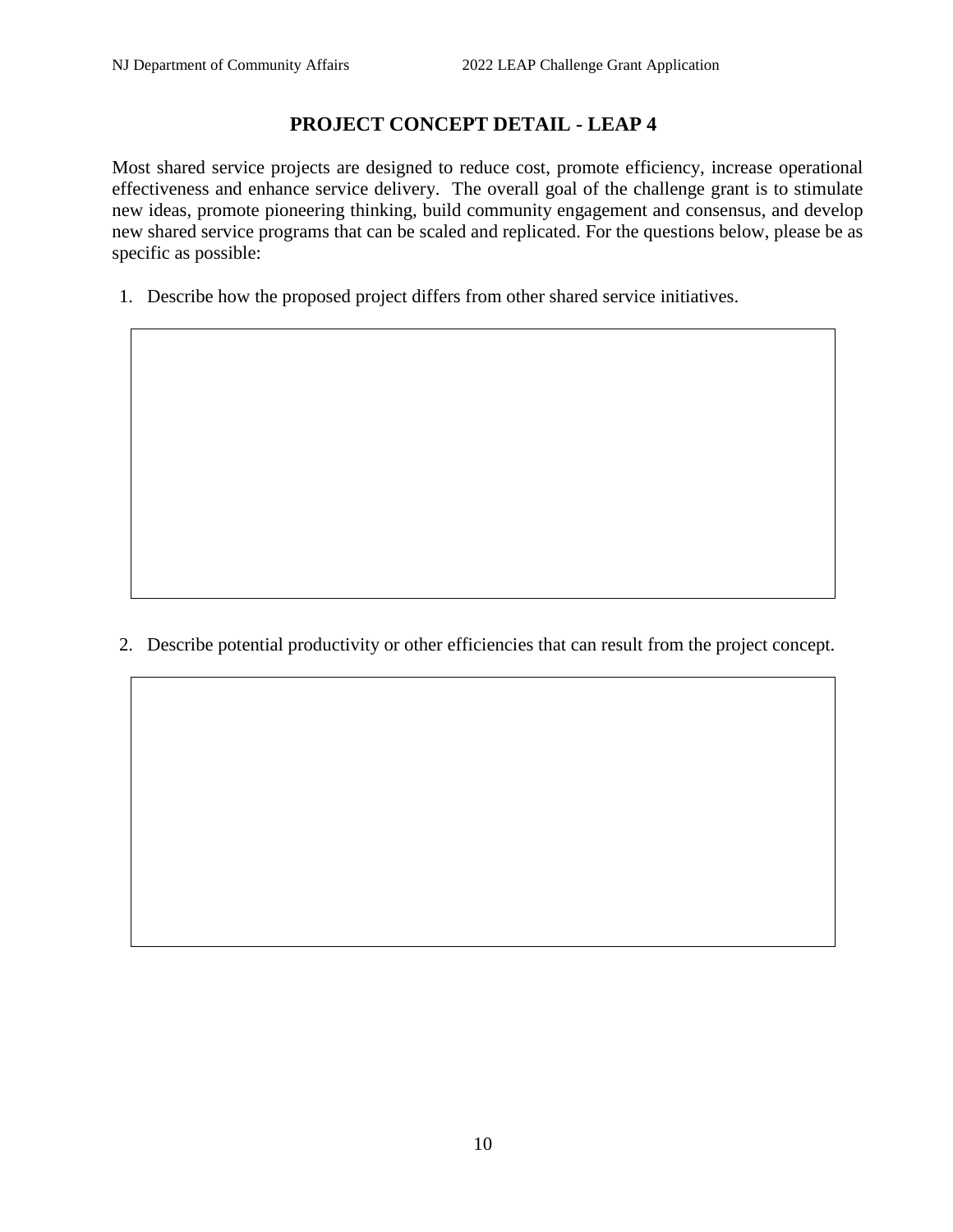3. Describe whether/how the project can be scaled to allow for expansion to other local units.

4. Describe whether/how the project can be replicated by other local units to achieve similar results.

5. Describe any other financial or administrative advantages that may be attained through implementation of the proposed project concept.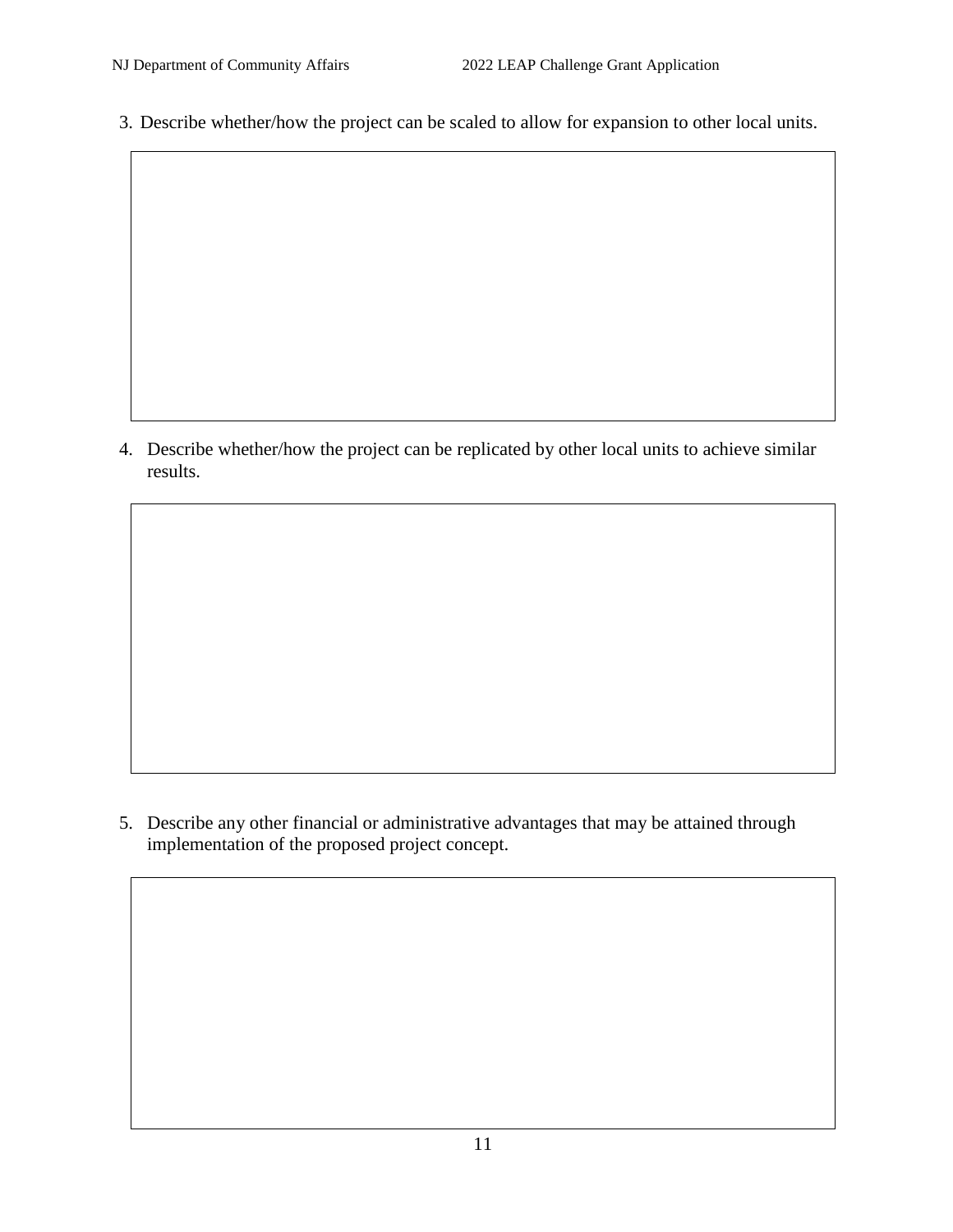## **PLANNED EXPENDITURES FORM – CONSULTANT SERVICES - LEAP 5**

*Submit this form or a separate consultant proposal detailing the following information.*

## **Applicant:**

**Project Name:**

#### **Identify the consultant and describe the service(s) to be provided.**

(Continue on the back of this form if additional space is needed)

| <b>Activity/Task</b> | <b>Consultant</b><br><b>Staff Level</b><br><b>Assigned</b> | <b>Rate Per</b><br>Hour/Per<br>Day | Est. Time for<br>Completion<br>(hours/days) | (A) Cost Per<br><b>Activity/Task</b> |
|----------------------|------------------------------------------------------------|------------------------------------|---------------------------------------------|--------------------------------------|
| 1.                   |                                                            | \$                                 |                                             | \$                                   |
| 2.                   |                                                            |                                    |                                             |                                      |
| 3.                   |                                                            |                                    |                                             |                                      |
| 4.                   |                                                            |                                    |                                             |                                      |
| 5.                   |                                                            |                                    |                                             |                                      |
| 6.                   |                                                            |                                    |                                             |                                      |
| <b>TOTAL</b>         |                                                            |                                    |                                             | \$                                   |

| <b>OTHER EXPENSES (Itemize)</b>                                                                        | (B)         |
|--------------------------------------------------------------------------------------------------------|-------------|
|                                                                                                        | <b>COST</b> |
|                                                                                                        | \$          |
|                                                                                                        |             |
|                                                                                                        |             |
|                                                                                                        |             |
|                                                                                                        |             |
| <b>TOTAL Column (B) Costs</b>                                                                          | \$          |
| <b>TOTAL Columns (A) and (B) Costs</b><br>(Also enter this amount on Form LEAP-4 next to "Consulting") | \$          |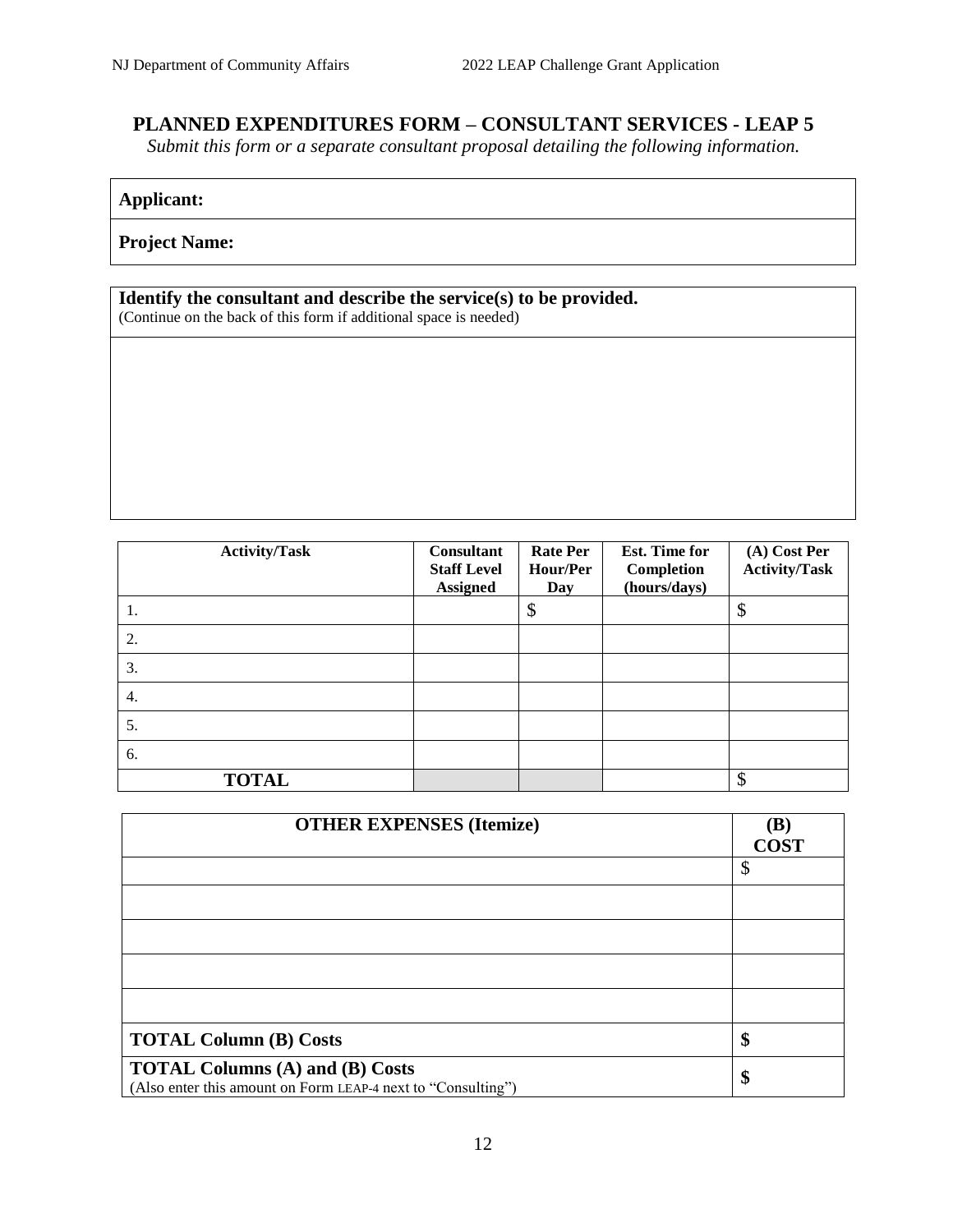Participating Local Unit Acknowledgement

By signing this application form, each participating local unit signatory attests to the express authority to sign on behalf of the local government he or she represents and to the accuracy of the information contained in the application.

| <u> 1989 - Johann Stein, mars an deus Amerikaansk kommunister (</u>                                                                | Date: |  |
|------------------------------------------------------------------------------------------------------------------------------------|-------|--|
| Signature                                                                                                                          |       |  |
|                                                                                                                                    |       |  |
|                                                                                                                                    |       |  |
|                                                                                                                                    |       |  |
| <u> 1989 - Johann Barn, fransk politik (f. 1989)</u>                                                                               | Date: |  |
| Signature                                                                                                                          |       |  |
|                                                                                                                                    |       |  |
| (Print) Participating Local Entity:                                                                                                |       |  |
|                                                                                                                                    |       |  |
|                                                                                                                                    |       |  |
| <u> 1989 - Johann Barn, mars ann an t-Amhair ann an t-Amhair an t-Amhair an t-Amhair an t-Amhair ann an t-Amhair </u><br>Signature | Date: |  |
|                                                                                                                                    |       |  |
|                                                                                                                                    |       |  |
|                                                                                                                                    |       |  |
|                                                                                                                                    |       |  |
|                                                                                                                                    |       |  |
| the contract of the contract of the contract of the contract of the contract of<br>Signature                                       | Date: |  |
|                                                                                                                                    |       |  |
| (Print) Name and Title:                                                                                                            |       |  |
| (Print) Participating Local Entity:                                                                                                |       |  |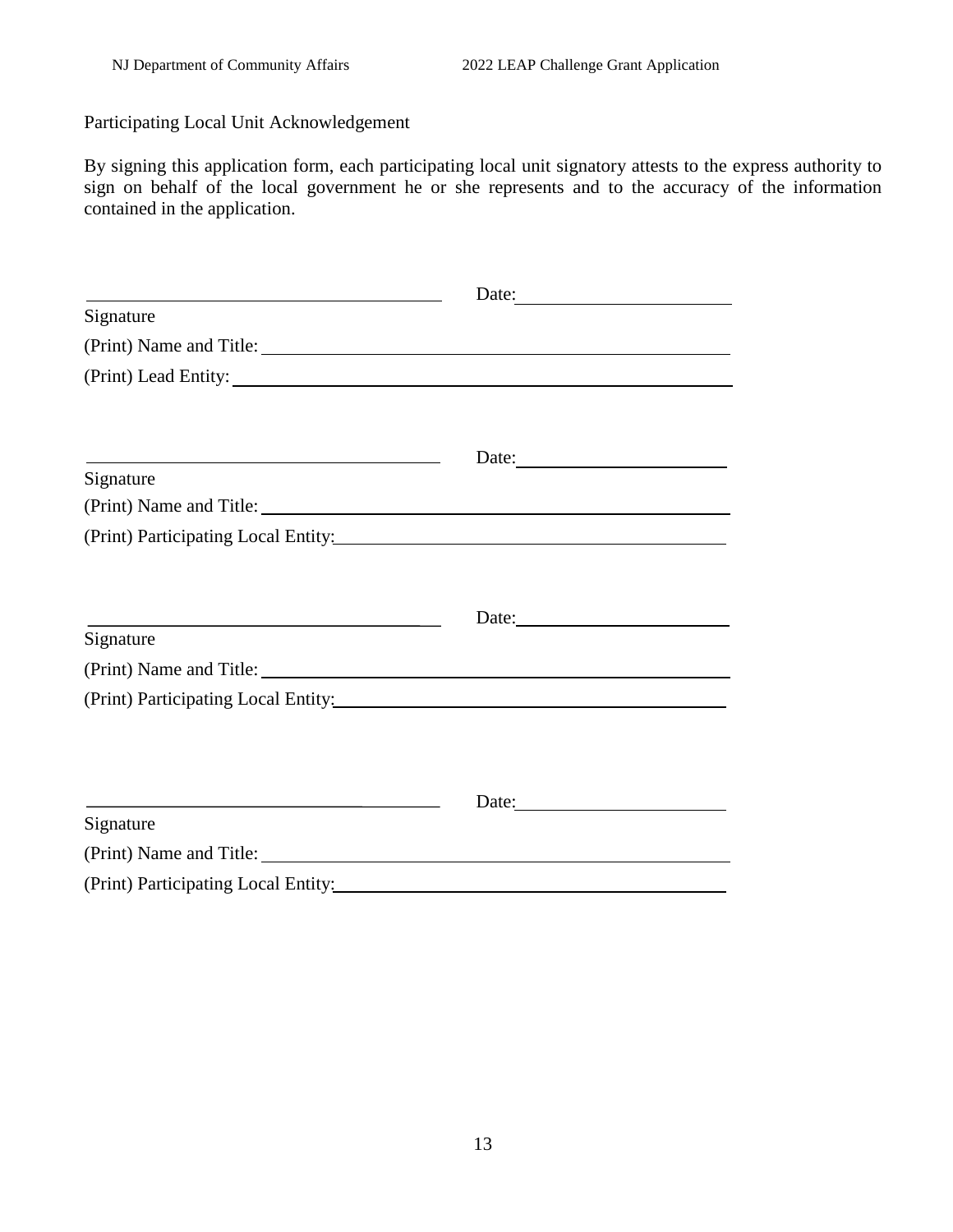## **SAMPLE**

### **PARTICIPANT'S RESOLUTION LEAP CHALLENGE GRANT**

WHEREAS, the State of New Jersey has allocated \$150,000 within each county for a statewide total of \$3.15 million in Local Efficiency Achievement Program (LEAP) funds to promote innovation among peer local units across New Jersey, and

WHEREAS, the Department of Community Affairs, Division of Local Government Services (DLGS) administers the LEAP grant program; and

WHEREAS, the LEAP Challenge Grant exists to challenge municipalities and counties to collaborate on more extensive partnership and collaborations to produce efficiencies through shared services; and

WHEREAS, (Name of Applicant) and (Name of Participating Local Unit(s), have determined to apply for a LEAP Challenge Grant through the State of New Jersey Local Efficiency Achievement Program in the amount of \$  $\qquad \qquad$  : and

WHEREAS, the (Name of Lead Entity Applicant) has agreed to be the lead agency in this program; and

WHEREAS, the State of New Jersey has made LEAP grants available to assist local units to study, develop and implement new shared services initiatives; and

WHEREAS, the purpose of the project submitted in this grant application is intended to provide benefits to the participant local units' residents through the sharing of (describe services/project title).

NOW, THEREFORE, BE IT RESOLVED by the Governing Body of the (Name of Local Unit), that the (Name of Local Unit) does hereby join with (Name of Lead Entity Applicant) in applying for a LEAP challenge grant to support undertaking this endeavor.

## **CERTIFICATION**

I, \_\_\_\_\_\_\_\_\_\_\_\_\_\_\_\_\_\_\_\_\_\_\_\_\_\_\_, (Clerk/Secretary of the Local Unit) of the (Name of Local Unit) in the County of \_\_\_\_\_\_\_\_\_\_\_\_, and the State of New Jersey do hereby Certify that the foregoing Resolution is a true copy of the Original Resolution duly passed and adopted by a majority of the full membership of the (Name of Governing Body) at its meeting of